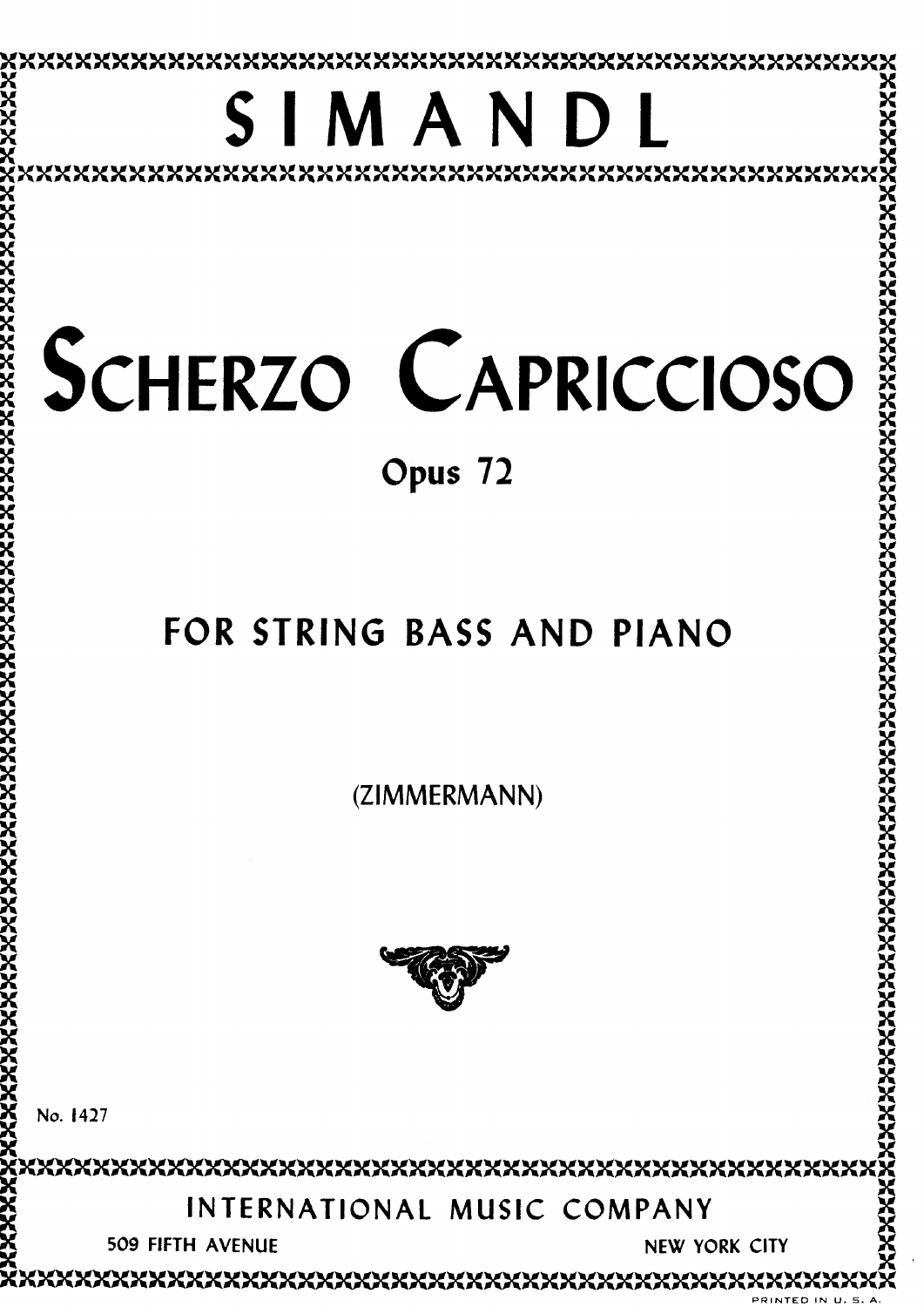SCHERZO CAPRICCIOSO

#### Edited by FRED ZIMMERMANN



1427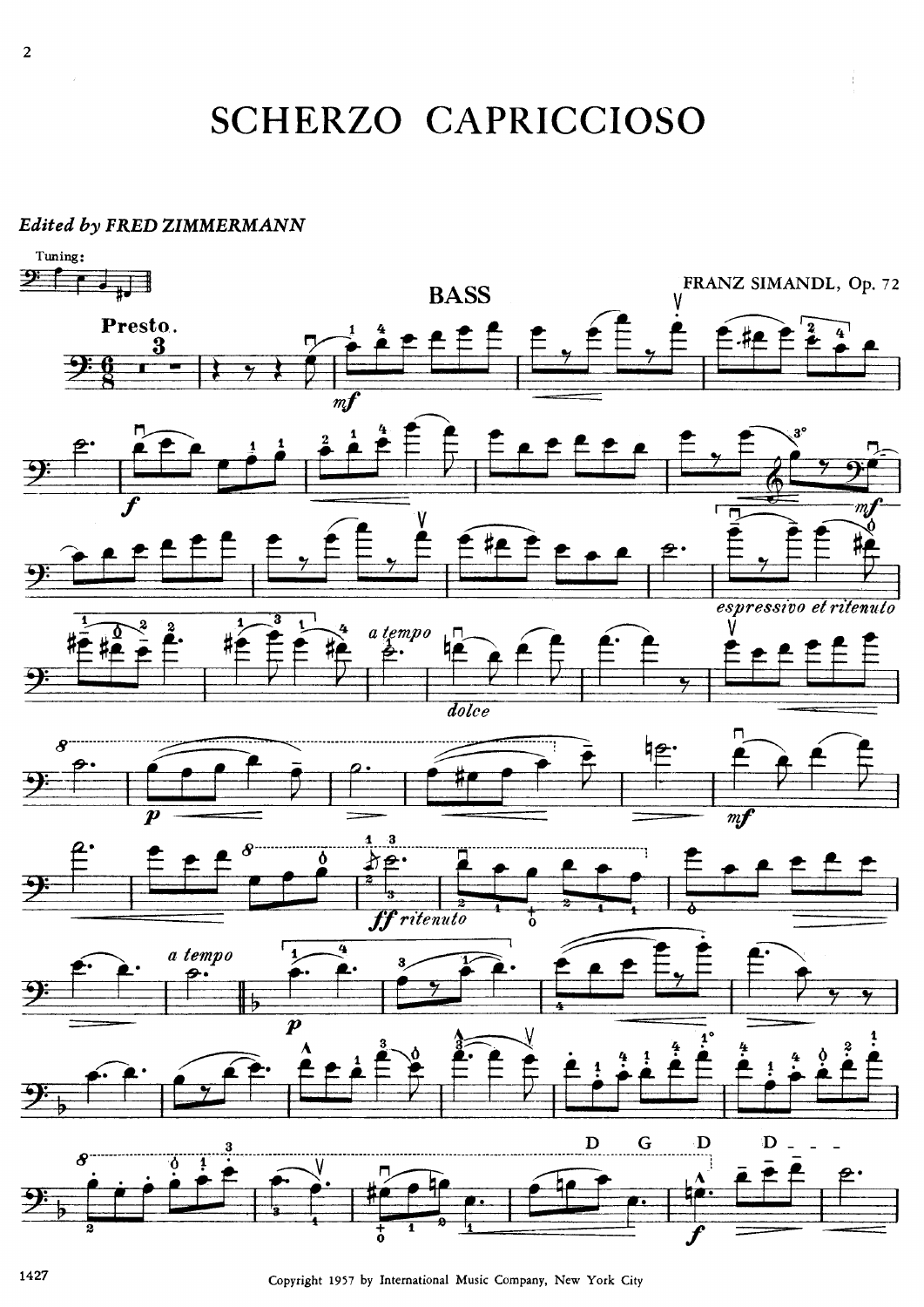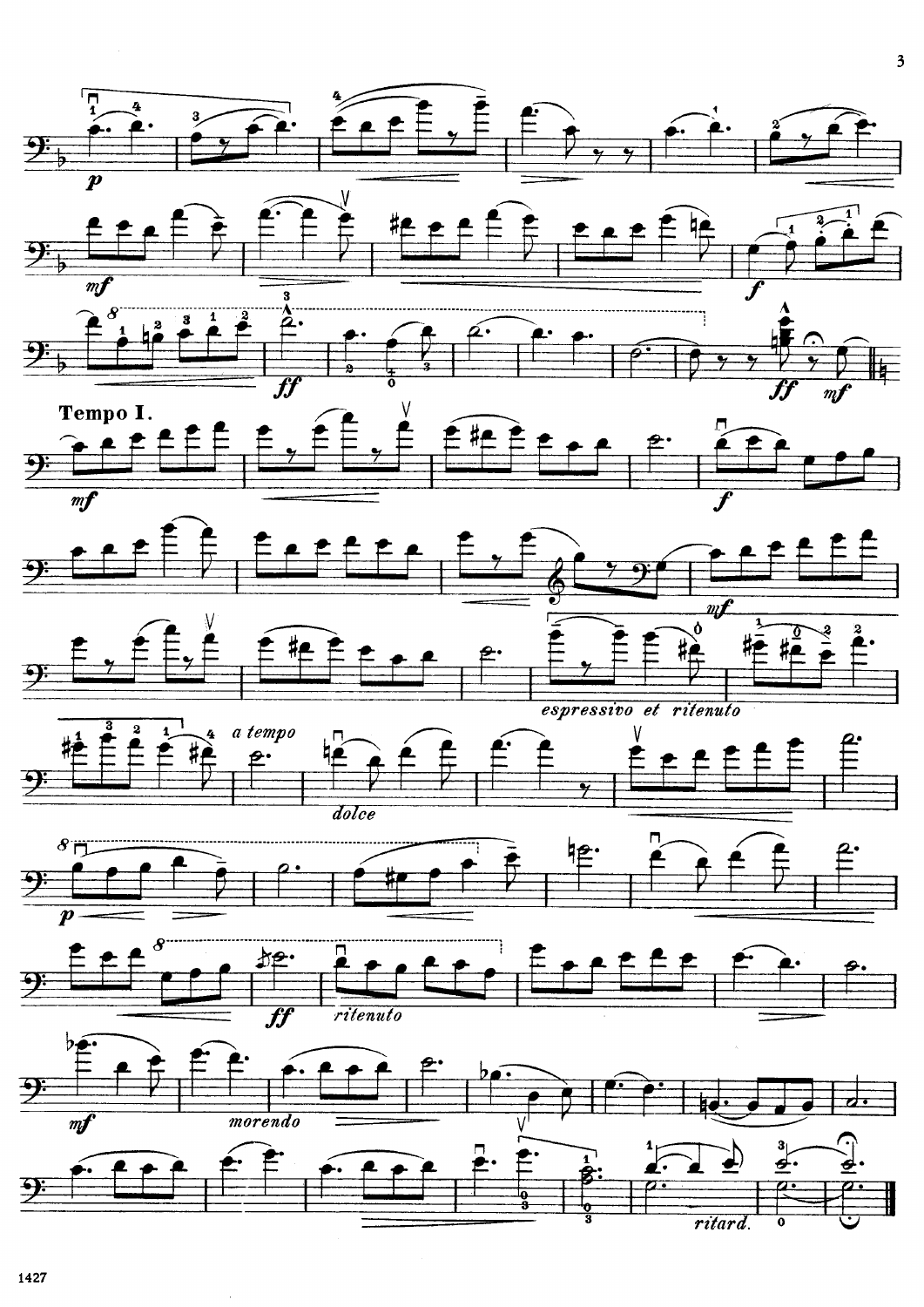### SCHERZO CAPRICCIOSO

#### Edited by FRED ZIMMERMANN

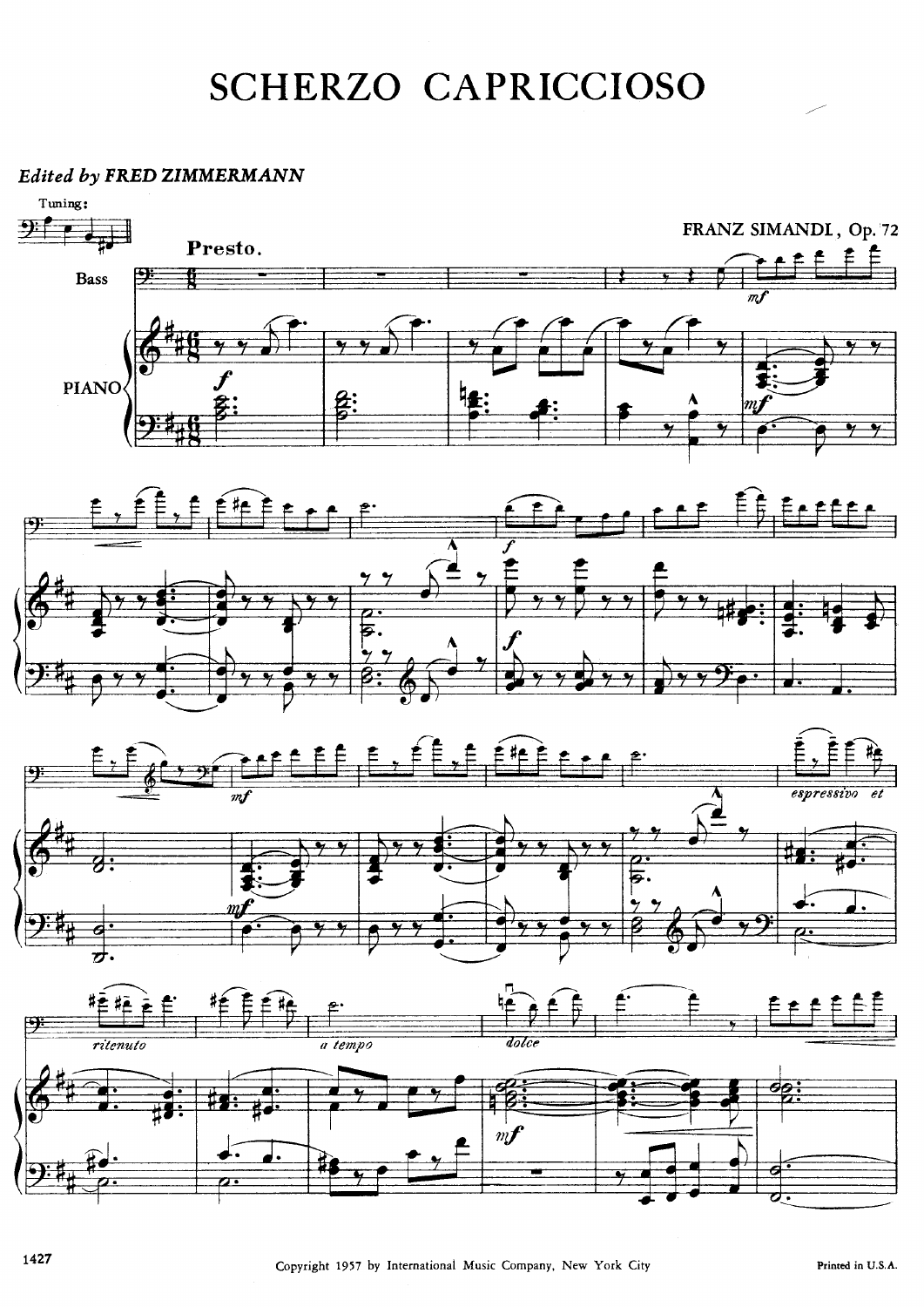







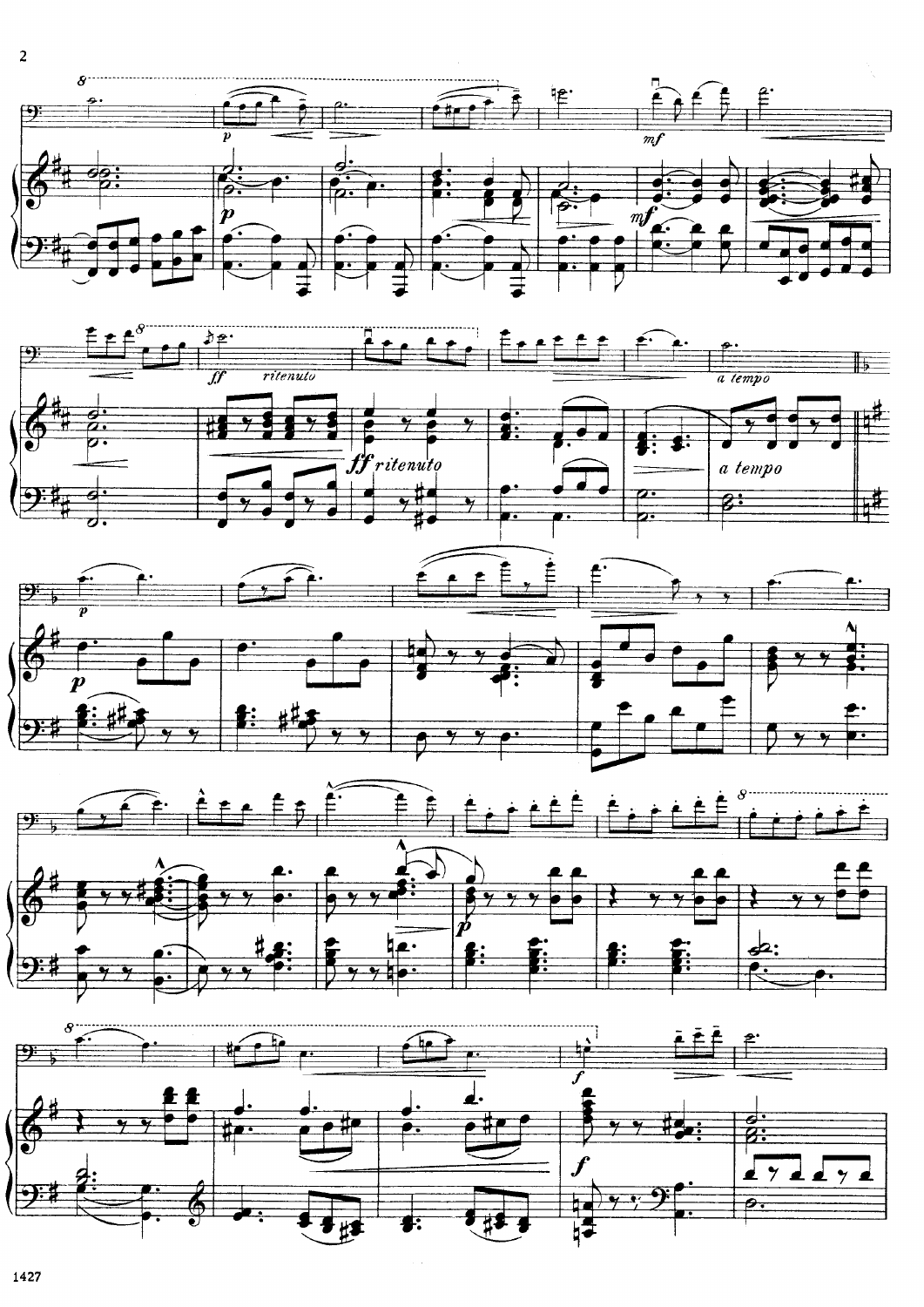